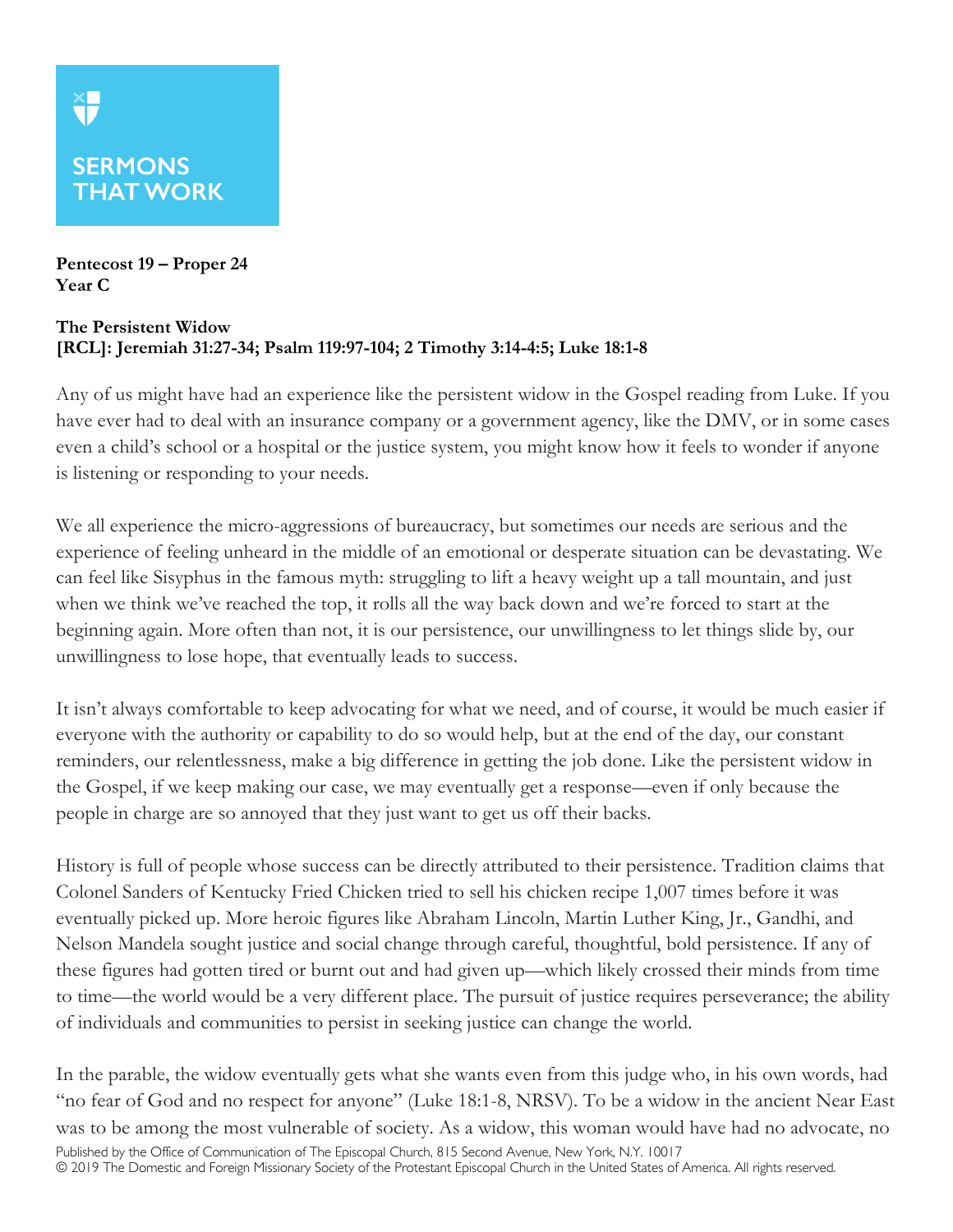social standing upon which to plead her case. She was helpless in the deepest sense of the term. All she had was her will to persist; to not give up; to demand that someone listen to her. Sometimes, when we are most vulnerable—when we have the least to lose—we are also most likely to be bold. Despite the widow's marginalized status in society, she exhibited great strength.

When have we felt vulnerable? When have we noticed things in our lives or in the world around us that need to change? How have we found strength in a moment of desperation or great need? In what ways do we notice society beginning to respond to the cries or persistence of those who are bold enough to seek justice?

The unrighteous judge eventually does what is right, but only because this nagging woman has made him feel trapped. He does not respond out of a changed heart. Very often social change is like this, too. The Emancipation Proclamation did not immediately end slavery, nor did it heal centuries of racial division and violence. The Voting Rights Act promised equity, but it didn't change the hearts and minds of all American citizens. The end of colonialism or apartheid was just the first step in finding true independence and equality. Achieving justice is sometimes easier than changing the heart of a society. There is hope in getting justice, but there's always more work to do. We don't know what kind of justice the widow in this parable sought, but we can imagine that whatever social circumstances led her to be treated unfairly did not immediately disappear at the judge's ruling.

The Gospel assures us that God is not like the unrighteous judge. God does not respond to our needs only when we have pestered so much that it would be easier to just give in. The Gospel says that God will vindicate us – or bring us justice – "quickly" (Luke 18:8). So, how does God bring justice? How does God respond to our prayers? God did not settle a court case for this woman. God did not end slavery in the United States or pass legislation to protect the civil rights of all people; God did not end colonialism in India or Apartheid in South Africa.

That's our work. It's our job to persist, to advocate for ourselves when we feel helpless; to advocate for others when they are the most vulnerable. God's justice is much more comprehensive than what can be achieved through legislation or courts. The Gospel promises us that God will respond to our prayers much faster than the unjust systems of society. If even an unrighteous judge can be merciful in the face of a persistent woman, then how much more merciful is God who loves us and created us and knows every inch of our being?

The promises of God in scripture are hard to grapple with. When societal justice comes so slowly and is often so limited, how can we believe that God is at work, providing us with unbounded love, mercy, and speedy vindication? Where do we see that? God's vindication is not necessarily courtroom justice or even societal change, though God is with us in those struggles. We believe in a God who came to be with us and suffered alongside humanity. Jesus himself experienced injustice at the hands of a government that neither feared God nor regarded man. We believe in a God who is always at work, changing hearts and minds, transforming lives, bringing dead things to life, turning the normal systems and power structures on their